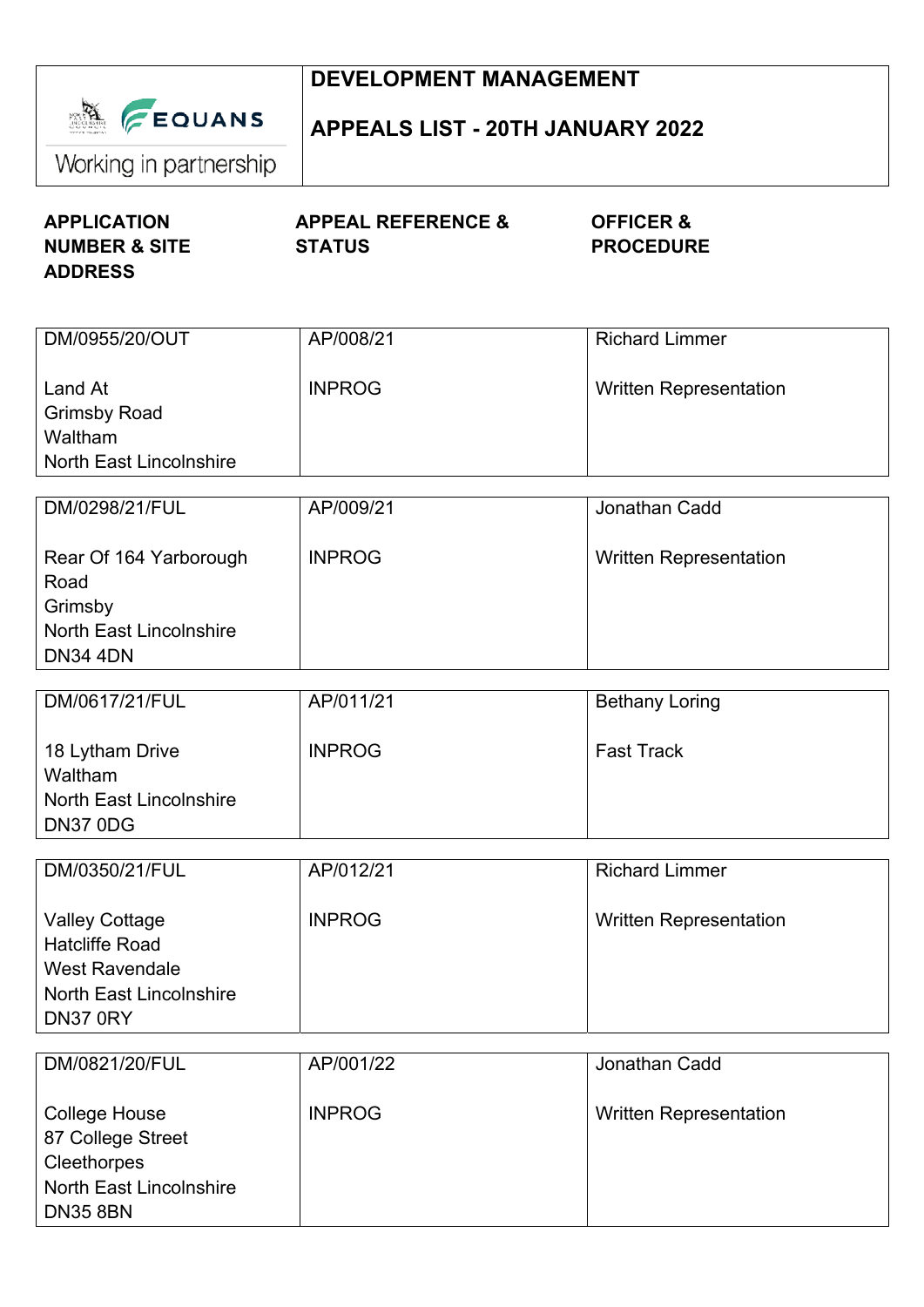| DM/0650/21/FUL                                                                   | AP/002/22     | Owen Toop                     |
|----------------------------------------------------------------------------------|---------------|-------------------------------|
| 184 Waltham Road<br>Grimsby<br><b>North East Lincolnshire</b><br><b>DN33 2PZ</b> | <b>INPROG</b> | <b>Written Representation</b> |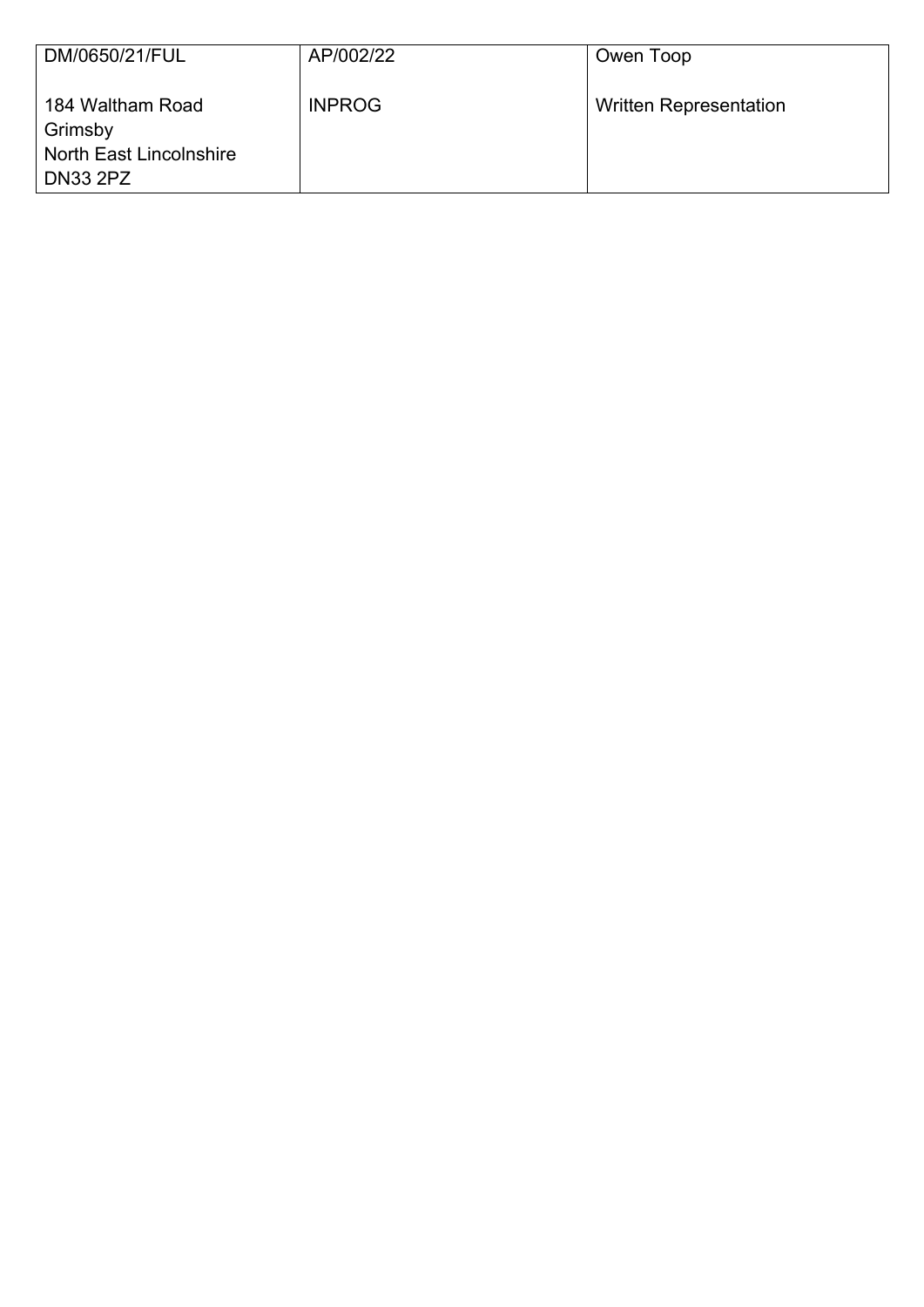

# **Appeal Decision**

Site visit made on 5 January 2022

### **by Darren Hendley BA(Hons) MA MRTPI**

**an Inspector appointed by the Secretary of State**

#### **Decision date: 10 January 2022**

## **Appeal Ref: APP/B2002/D/21/3276846 51 Wroxham Avenue, Grimsby DN34 5SQ**

- The appeal is made under section 78 of the Town and Country Planning Act 1990 against a refusal to grant planning permission.
- The appeal is made by Mr Thomas Leonard against the decision of North East Lincolnshire Council.
- The application Ref: DM/0251/21/FUL, dated 7 March 2021, was refused by notice dated 21 May 2021.
- The development is described as 'erect fence with five feet high feather edged board in rough sawn timber.'

#### **Decision**

1. The appeal is dismissed.

#### **Procedural Matter**

2. The development has already been carried out and, hence, I have dealt with the appeal on a retrospective basis.

#### **Main Issue**

3. The main issue is the effect of the development on the character and appearance of the area.

#### **Reasons**

- 4. The fence extends beside the long site frontage of the appeal site and abuts the rear of the footway. It reaches a height of around 1.5 metres and has the appearance of a close boarded wooden structure. The gates set into the fence are of a similar appearance. The same form of fencing is found along the side boundaries that project forward of the associated house on the site.
- 5. The site is located on a housing estate where the properties are set out in a planned layout and have a similar design. The site itself is set close to the corner of Wroxham Avenue with Evesham Avenue. The site frontages of other properties on Wroxham Avenue are largely enclosed by picket fencing or vegetation, whilst those on Evesham Avenue are bounded by low brick walls.
- 6. Compared to its surroundings, the height and design of the fence presents a more dominant type of enclosure. It appears in stark contrast with the more open and lower forms of boundary treatment. It is also markedly visible with its expanse across the site frontage and due to its proximity to the street corner. Taking these factors together, the fence has a significant detrimental